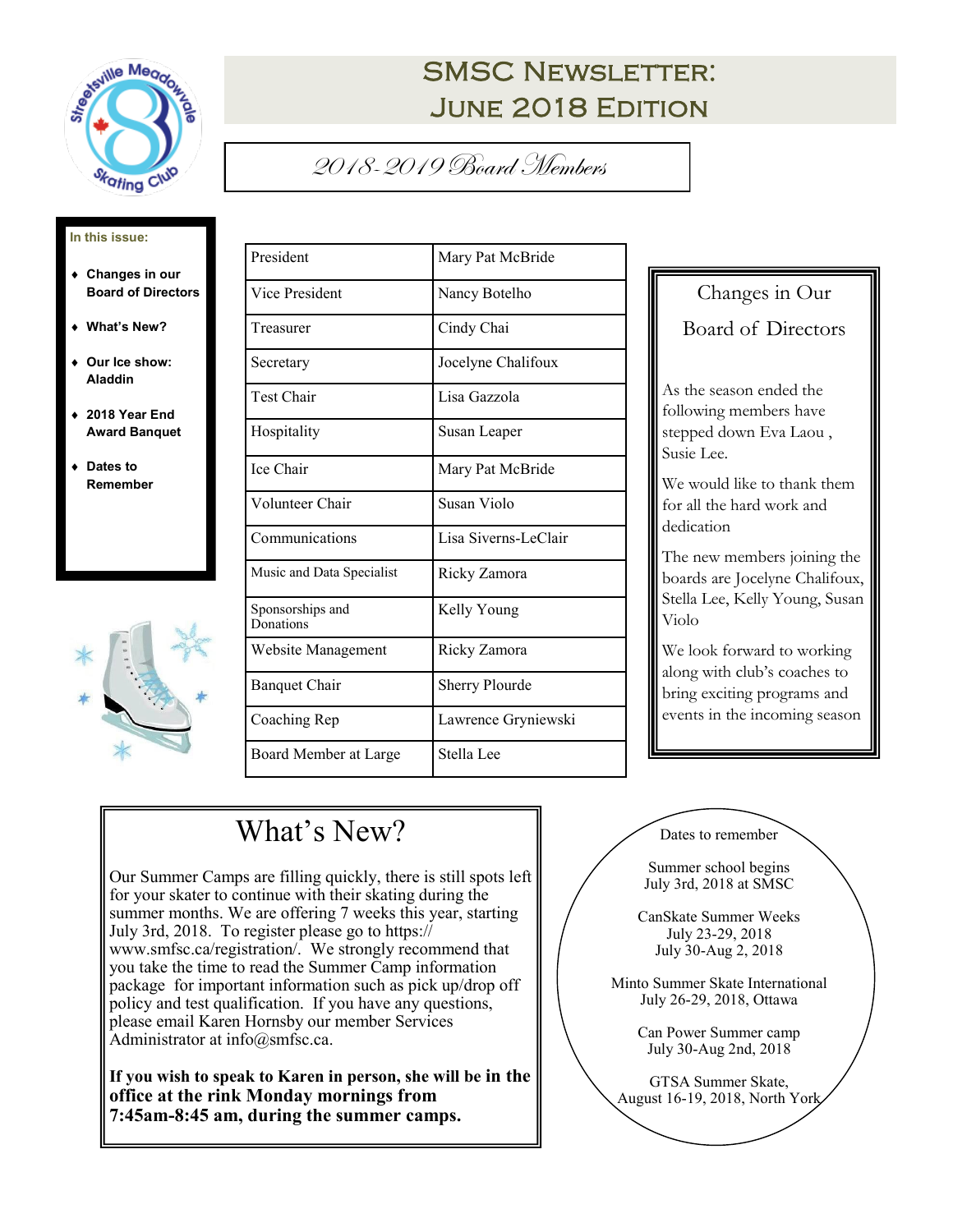### *Aladdin Ice Show 2018*

Our skaters took us to "A Brave New World" at our bi-annual Ice Show "Aladdin", held on two Arabian Nights (and one day) on May 26 and 27th at Iceland Area.

200 talented skaters from CanSkate to Competitive levels dazzled us with their creativity, spirit, and skating prowess. We were then treated to fantastic performances from our guest skater, Roman Sadovsky.

A committed coaching staff, dedicated Ice Show Committee, and our army of volunteer parents were the backbone of the show's success. And of course they were led by our talented Ice Show directors, Julie and Lawrence Gryniewski, who spent countless hours making this year's event a special experience for skaters and spectators alike.



Wow our skaters having so much fun !